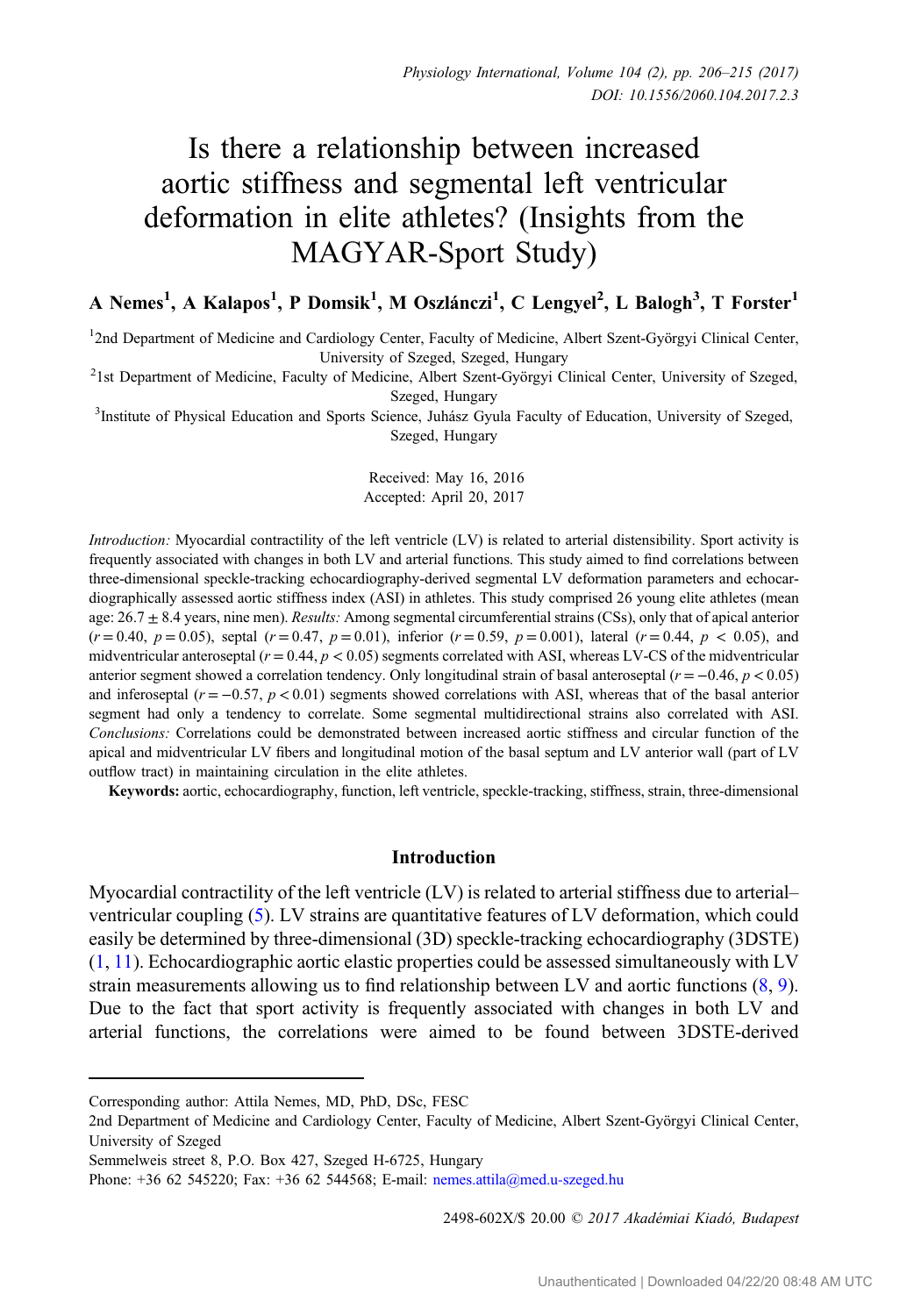segmental LV strains and echocardiographically assessed aortic stiffness index (ASI) in the elite athletes in this study.

#### Materials and Methods

#### Study population

To achieve goals, 26 young elite basketball and water polo players, kettlebell lifters, and runners (mean age:  $26.7 \pm 8.4$  years, nine men) were examined. The participants have been trained for an average of  $15 \pm 7$  years. Complete two-dimensional (2D) Doppler echocardiography with assessment of aortic elastic properties and 3DSTE have been performed in all cases. All subjects were enrolled into the Motion Analysis of the heart and Great vessels bY three-dimensionAl speckle-tRacking echocardiography in Sportsmen (MAGYAR-Sport) Study among others with the aim of evaluating (patho) physiological consequences of elite sport activity on LV deformations and vascular features and their relationship ("magyar" means "Hungarian" in Hungarian language). Written informed consent was obtained from all the participants who were enrolled in the study. The study conformed to the principles outlined in the Declaration of Helsinki and was reviewed and approved by the local institutional ethics committee (number: 71/2011, University of Szeged, Hungary).

#### 2D echocardiography with assessment of ASI

A standard 2D Doppler echocardiographic study with ASI measurement was carried out in all subjects with a commercially available echocardiography system (Toshiba Artida™, Toshiba Medical Systems, Tokyo, Japan) using a 1–5 MHz PST-30SBP phased-array transducer. LV internal dimensions and systolic (SD) and diastolic (DD) ascending aortic diameters 3 cm above the aortic valve were measured by M-mode echocardiography in parasternal long-axis view  $(8, 9)$  $(8, 9)$  $(8, 9)$  (Fig. [1\)](#page-2-0). LV ejection fraction was calculated by the modified Simpson's method  $(9)$  $(9)$ . Systolic (SBP) and diastolic (DBP) blood pressures were measured in the supine position with a mercury cuff sphygmomanometer from the right arm after 10 min of rest. For calculation of ASI, the following equation was used:  $ASI = \ln (SBP/DBP)/[(SD - DD)/DD]$ , where  $\ln$  means natural logarithm (increased ASI means more pronounced aortic stiffness).

#### 3DSTE

3DSTE imaging was performed from an apical position using the same commercial scanner (Toshiba Artida™, Toshiba Medical Systems, Tokyo, Japan) with a 1–4 MHz matrix-array PST-25SX transducer ([11\)](#page-9-0). Wide-angled acquisitions were recorded, in which six wedgeshaped subvolumes were acquired within a single breath hold. 3D Wall Motion Tracking software version 2.7 (Toshiba Medical Systems) was used for LV chamber quantifications. Shortly, different views (apical two- and four-chamber views and basal, midventricular, and apical LV short-axis views) were automatically selected from the acquired 3D pyramidal "echo-cloud" at end-diastole by the software. The examiner marked the endocardium at the edges of the mitral valve and at the apex on the apical two- and four-chamber views manually. Due to the software's capability, the LV endocardial surface was tracked and automatically reconstructed through the cardiac cycle. Time–strain curves were generated by the software for segmental radial strain (RS), longitudinal strain (LS), circumferential strain (CS), 3D strain (3DS), and area-tracking/strain (AS) estimations using the 16-segment LV model (Fig. [2](#page-3-0)).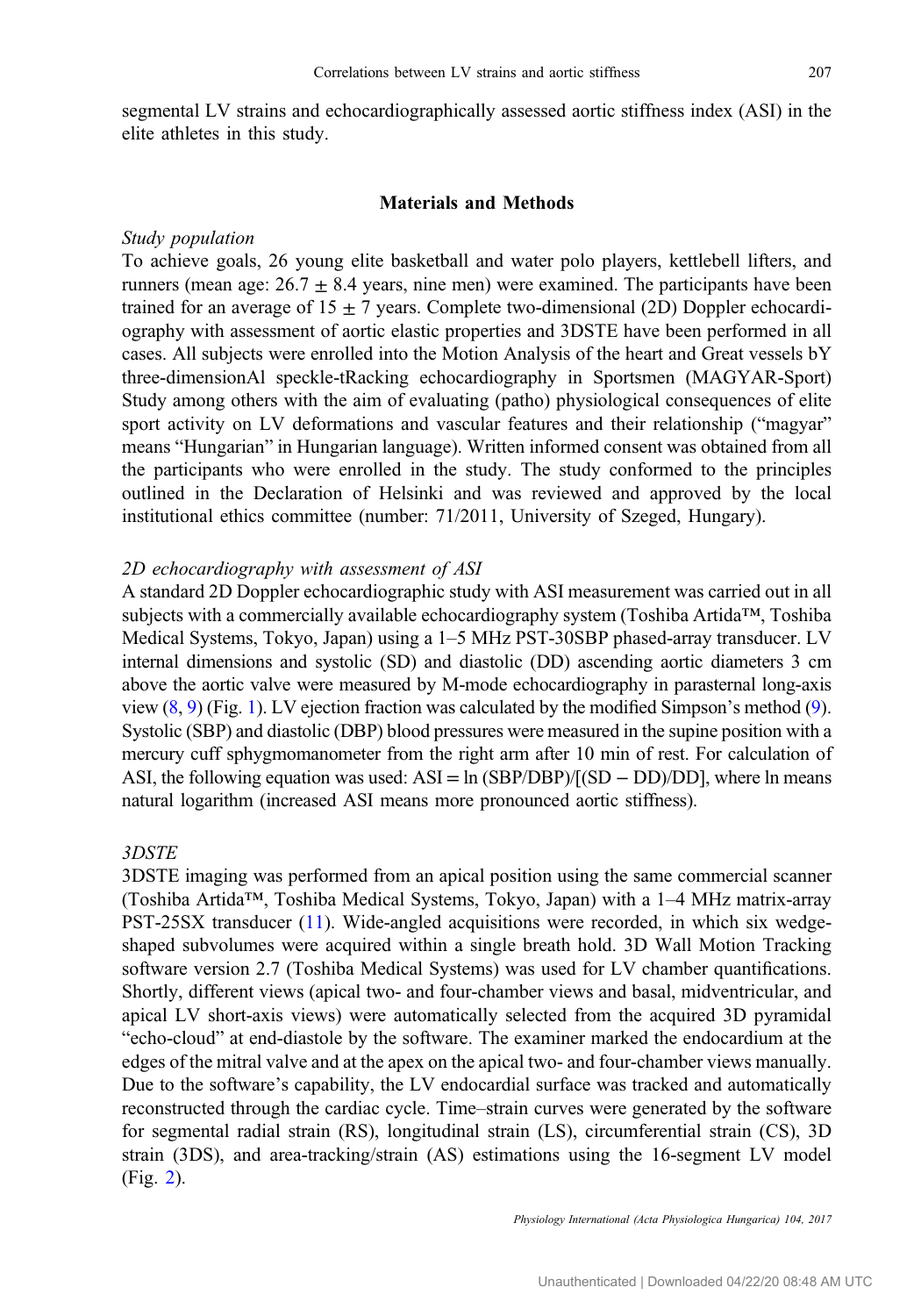<span id="page-2-0"></span>



The following definitions were used for strain parameters  $(1, 17)$  $(1, 17)$  $(1, 17)$  $(1, 17)$ : RS  $(%) - LV$  strain in the direction perpendicular to the endocardium. It is defined as changes in radial length between the endocardium and the epicardium in short-axis view. LS (%) – LV strain in the direction parallel to the endocardial contour measuring in apical long-axis view featuring longitudinal movement.

 $CS$  (%) – LV strain in the direction circumferential to the endocardial contour. It is measured in short-axis view as the change in length along the myocardial circumference.  $3DS$  (%) – LV strain in the wall (3D) thickening direction combining the aforementioned unidirectional strains

AS  $(\%)$  – A square-shaped area is tracked and endocardial area change ratio is calculated as percentage change in area.

#### Statistical analysis

Data are presented as mean  $\pm$  standard deviation. A value of  $p < 0.05$  was considered to be statistically significant. Numerical correlations were established by Pearson's correlation. MedCalc software was used for statistical evaluations (MedCalc, Mariakerke, Belgium).

#### **Results**

Clinical, demographic, and 2D echocardiographic data of subjects are presented in Table [I.](#page-4-0) 3DSTE data of subjects are presented in Table [II](#page-4-0).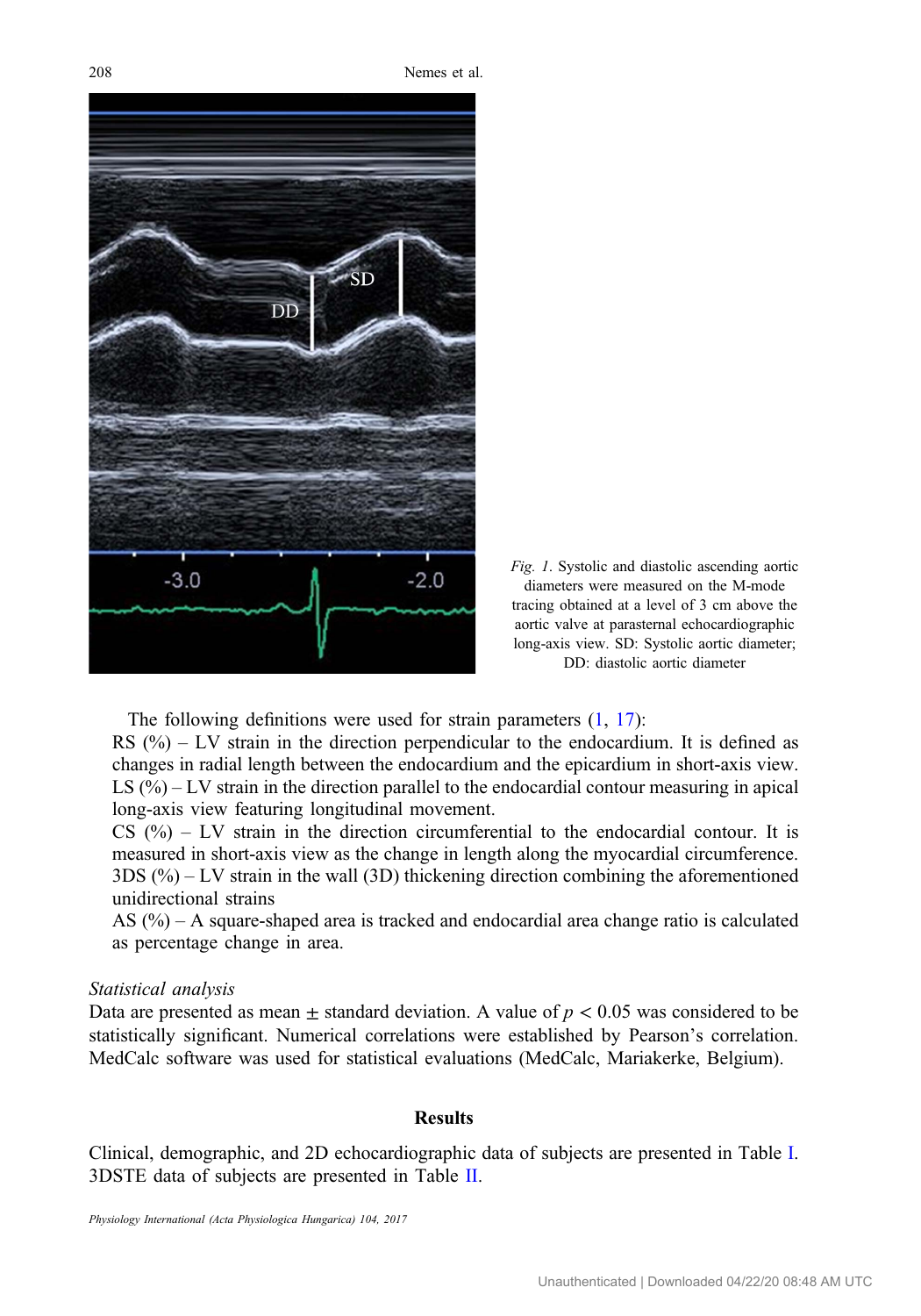<span id="page-3-0"></span>

Fig. 2. Different views of the LV extracted from the 3D echocardiographic data set are presented including apical four-chamber (A) and two-chamber views (B) and basal (C3), midventricular (C5), and apical (C7) short-axis views. A 3D LV model (D) and calculated volumetric LV parameters are also demonstrated (E) together with segmental LS curves (F) in an elite athlete. LV: left ventricle; RV: right ventricle; LA: left atrium; RA: right atrium; EDV: LV enddiastolic volume; ESV: LV end-systolic volume; EF: LV ejection fraction; est. LV MASS: estimated LV mass

#### Correlations

Regarding segmental LV-CSs, only that of all apical segments and midventricular anteroseptal segments correlated with ASI, whereas LV-CS of the midventricular anterior segment showed a correlation tendency (Table [III](#page-5-0)). LS of basal anteroseptal and inferoseptal LV segments showed correlations, whereas that of the basal anterior segment had a correlation tendency with ASI (Table [IV](#page-6-0)). None of the other segmental LV-LSs and LV-RSs showed correlations with ASI (Tables [IV](#page-6-0) and [V\)](#page-6-0). From multidirectional strains, all apical LV-ASs (except anterior) (Table [VI\)](#page-6-0) and 3DS of the anterior midventricular LV segment showed correlations with ASI (Table [VII](#page-7-0)).

#### **Discussion**

To the best of the authors' knowledge, this is the first study to demonstrate the segmental correlations between 3DSTE-derived uni- and multidirectional strains and echocardiographic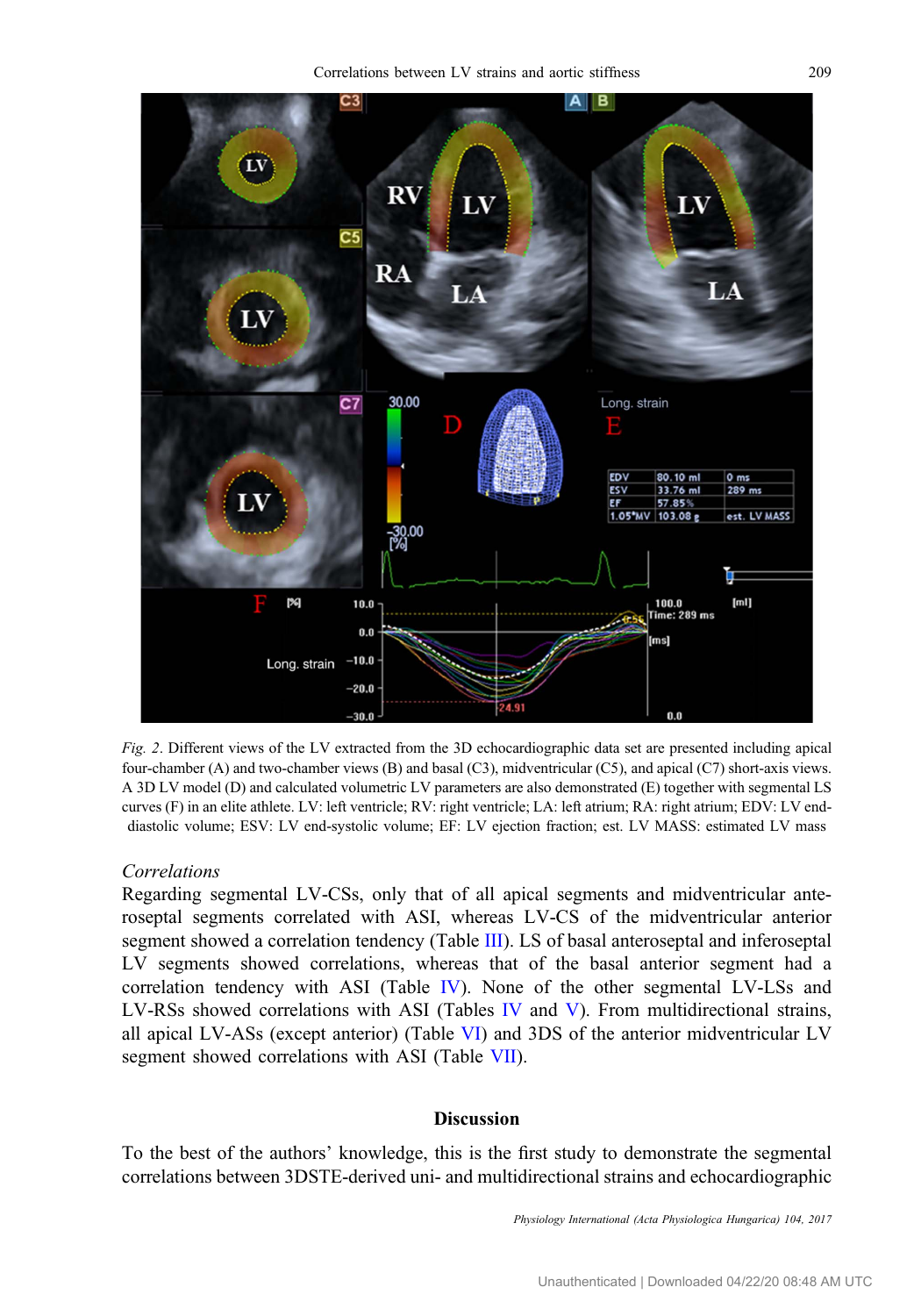Table I. Clinical and demographic features and 2D echocardiographic data of sportsmen

<span id="page-4-0"></span>

| Clinical and demographic data  |                    |  |  |  |  |
|--------------------------------|--------------------|--|--|--|--|
| $\boldsymbol{n}$               | 26                 |  |  |  |  |
| Male gender (%)                | 9(35)              |  |  |  |  |
| Mean age (years)               | $26.7 \pm 8.4$     |  |  |  |  |
| SBP (mmHg)                     | $116.4 \pm 8.9$    |  |  |  |  |
| DBP (mmHg)                     | $76.7 \pm 6.2$     |  |  |  |  |
| Heart rate (bpm)               | $64.0 \pm 6.8$     |  |  |  |  |
| Weight (kg)                    | $69.1 \pm 11.8$    |  |  |  |  |
| Height (cm)                    | $173.5 \pm 6.4$    |  |  |  |  |
| Body surface area $(m2)$       | $1.88 \pm 0.17$    |  |  |  |  |
| Body mass index $(kg/m2)$      | $22.9 \pm 2.9$     |  |  |  |  |
| 2D echocardiography            |                    |  |  |  |  |
| Left atrium (mm)               | $35.8\,\pm\,4.3$   |  |  |  |  |
| LV end-diastolic diameter (mm) | $47.8 \pm 4.6$     |  |  |  |  |
| LV end-systolic diameter (mm)  | $28.2\,\pm\,3.6$   |  |  |  |  |
| LV end-diastolic volume (ml)   | $108.1\,\pm\,23.6$ |  |  |  |  |
| LV end-systolic volume (ml)    | $30.9 \pm 9.5$     |  |  |  |  |
| Interventricular septum (mm)   | $8.87 \pm 1.56$    |  |  |  |  |
| LV posterior wall (mm)         | $9.51 \pm 1.89$    |  |  |  |  |
| LV ejection fraction $(\%)$    | $71.9 \pm 5.9$     |  |  |  |  |
| E/A                            | $1.61\,\pm\,0.46$  |  |  |  |  |
| $LV$ mass $(g)$                | $154.2\,\pm\,41.8$ |  |  |  |  |
| Systolic aortic diameter (mm)  | $26.5 \pm 3.5$     |  |  |  |  |
| Diastolic aortic diameter (mm) | $24.5 \pm 3.1$     |  |  |  |  |
| ASI                            | $8.89 \pm 7.94$    |  |  |  |  |

Table II. 3DSTE data of subjects

| 3DSTE                        |                  |  |  |  |  |
|------------------------------|------------------|--|--|--|--|
| LV end-diastolic volume (ml) | $98.6 \pm 21.3$  |  |  |  |  |
| LV end-systolic volume (ml)  | $37.7 \pm 8.4$   |  |  |  |  |
| LV ejection fraction $(\% )$ | $61.7 \pm 2.2$   |  |  |  |  |
| $LV$ mass $(g)$              | $141.2 \pm 16.0$ |  |  |  |  |
|                              |                  |  |  |  |  |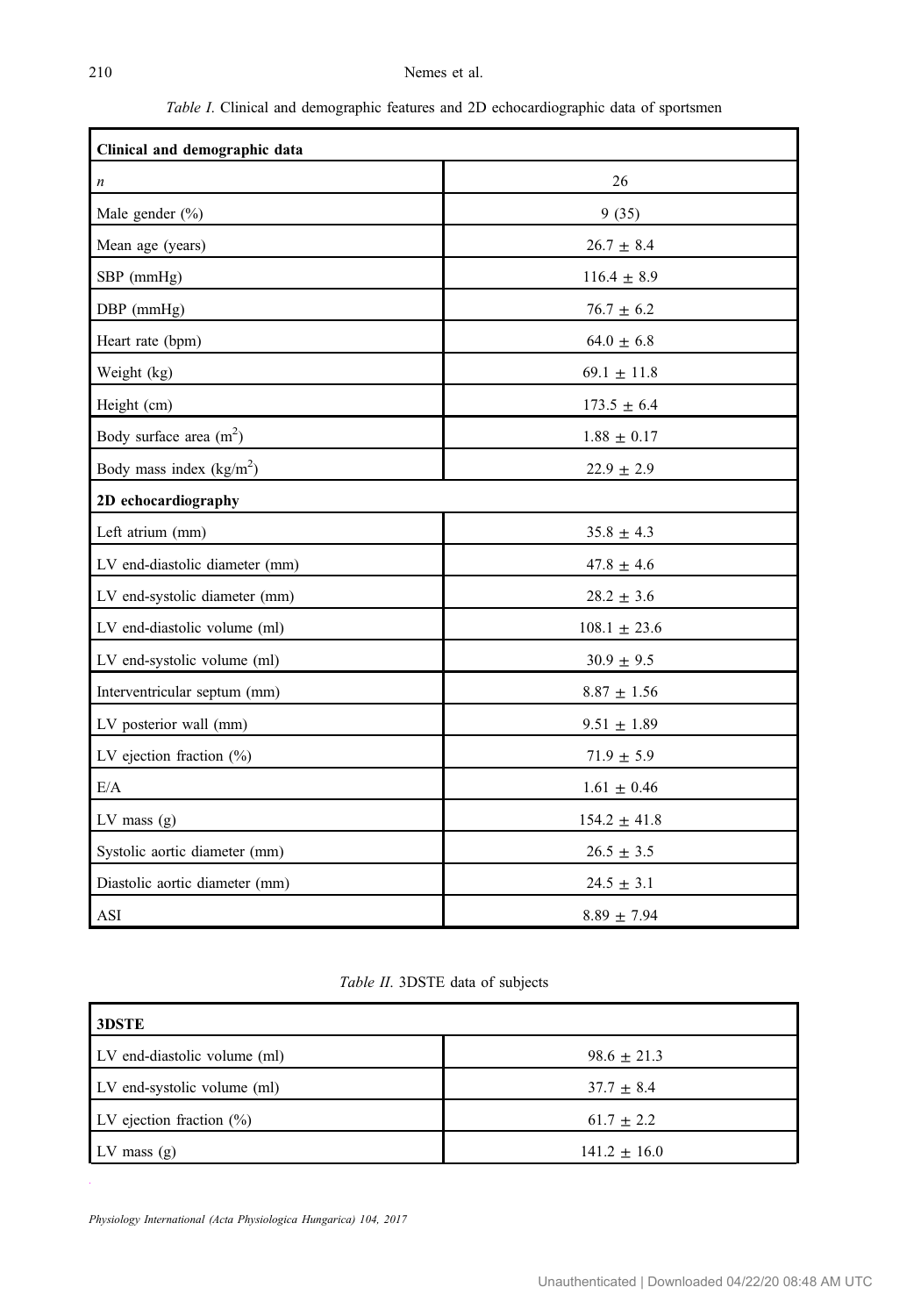Table II. 3DSTE data of subjects (Continued)

<span id="page-5-0"></span>

| 3DSTE                        |                 |  |  |  |  |
|------------------------------|-----------------|--|--|--|--|
| Global LV CS $(\% )$         | $-31.0 \pm 3.6$ |  |  |  |  |
| Mean segmental LV CS $(\% )$ | $-31.7 \pm 3.4$ |  |  |  |  |
| Global LV LS $(\% )$         | $-16.7 \pm 2.0$ |  |  |  |  |
| Mean segmental LV LS $(\% )$ | $-17.6 \pm 1.9$ |  |  |  |  |
| Global LV RS (%)             | $24.1 \pm 10.2$ |  |  |  |  |
| Mean segmental LV RS $(\% )$ | $25.8 \pm 10.8$ |  |  |  |  |
| Global LV AS $(\% )$         | $-43.5 \pm 3.2$ |  |  |  |  |
| Mean segmental LV AS $(\% )$ | $-44.2 \pm 3.2$ |  |  |  |  |
| Global LV 3DS (%)            | $26.2 \pm 11.0$ |  |  |  |  |
| Mean segmental LV $3DS(%)$   | $28.8 \pm 10.0$ |  |  |  |  |

Table III. Correlations between ASI and segmental 3DSTE-derived CS parameters

|                  | <b>Anterior</b>  | Anteroseptal     | Inferoseptal     | <b>Inferior</b>  | <b>Inferolateral</b> | Anterolateral    |
|------------------|------------------|------------------|------------------|------------------|----------------------|------------------|
| Basal $(\%)$     | $-23.5 \pm 7.5$  | $-23.5 + 7.5$    | $-27.1 \pm 10.6$ | $-27.4 \pm 10.0$ | $-30.1 \pm 9.4$      | $-30.3 \pm 10.2$ |
| $\boldsymbol{r}$ | 0.08             | 0.26             | 0.02             | $-0.02$          | 0.15                 | $-0.22$          |
| Mid $(\% )$      | $-30.9 + 9.3$    | $-31.7 + 9.4$    | $-33.9 \pm 8.6$  | $-31.5 + 4.3$    | $-32.5 + 4.8$        | $-35.8 \pm 8.7$  |
| $\mathbf{r}$     | $0.35***$        | $0.44*$          | 0.005            | 0.02             | 0.02                 | $-0.08$          |
|                  | <b>Anterior</b>  | Septal           |                  | <b>Inferior</b>  |                      | Lateral          |
| Apical $(\% )$   | $-32.3 \pm 11.1$ | $-38.8 \pm 10.3$ |                  | $-36.0 \pm 10.4$ | $-37.9 \pm 10.7$     |                  |
| $\mathbf{r}$     | $0.40*$          | $0.47**$         |                  | $0.59***$        | $0.44*$              |                  |

\*p ≤ 0.05.

 $**p = 0.01$ .  $***p = 0.001$ .

 $***p = 0.07$ 

features of aortic elasticity in the elite athletes. Correlations could be detected between ASI and LV apical CSs and ASs, midventricular antero (septal) CSs and 3DS and basal septal and anterior LSs of LV segments. The results of this study suggest that due to long-term physical effort, increased circulatory requirements and alterations in aortic stiffness in athletes, specific segmental LV functional adaptation could be detected. Increased aortic stiffness correlated with more pronounced circular shortening of specific apical and midventricular LV fibers and less pronounced longitudinal shortening of specific parts of the LV outflow tract (basal septum and anterior wall) in highly trained athletes.

ASI was found to be increased in the presented athlete population. However, the relationship between sport activity and aortic stiffness is controversial regarding the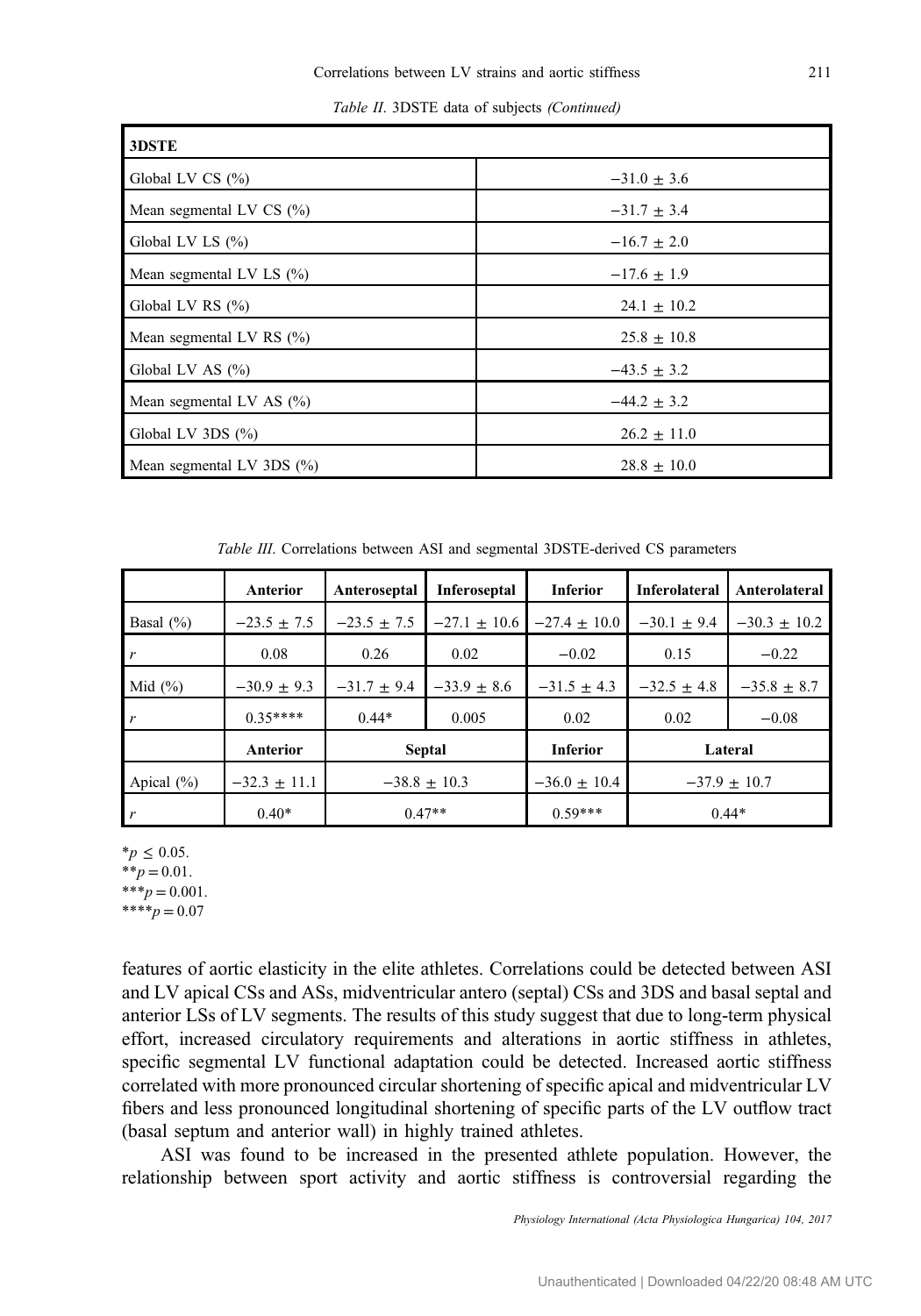#### <span id="page-6-0"></span>212 Nemes et al.

|                | Anterior        | Anteroseptal    | Inferoseptal    | <b>Inferior</b> | <b>Inferolateral</b> | Anterolateral   |
|----------------|-----------------|-----------------|-----------------|-----------------|----------------------|-----------------|
| Basal $(\% )$  | $-21.3 + 7.1$   | $-17.5 \pm 7.9$ | $-17.6 \pm 7.0$ | $-18.0 \pm 5.8$ | $-17.3 + 6.6$        | $-19.3 \pm 5.6$ |
| $\mathbf{r}$   | $-0.36***$      | $-0.46*$        | $-0.57**$       | $-0.30$         | 0.18                 | 0.04            |
| Mid $(\%)$     | $-18.2 \pm 6.5$ | $-16.8 \pm 5.3$ | $-14.7 \pm 3.8$ | $-13.2 \pm 3.9$ | $-12.6 + 3.7$        | $-16.3 \pm 4.2$ |
| $\mathbf{r}$   | $-0.08$         | 0.02            | $-0.10$         | 0.005           | $-0.04$              | $-0.21$         |
|                | <b>Anterior</b> | <b>Septal</b>   |                 | <b>Inferior</b> |                      | Lateral         |
| Apical $(\% )$ | $-11.5 + 6.6$   | $-23.9 + 6.2$   |                 | $-26.5 + 6.2$   | $-17.0 \pm 5.1$      |                 |
| r              | $-0.009$        | 0.24            |                 | 0.22            | 0.009                |                 |

Table IV. Correlations between ASI and segmental 3DSTE-derived LS parameters

 $*_{p}$  < 0.05. \*\* $p < 0.01$ .

\*\*\* $p = 0.07$ 

Table V. Correlations between ASI and segmental 3DSTE-derived RS parameters

|                | Anterior        | Anteroseptal   | Inferoseptal  | <b>Inferior</b> | <b>Inferolateral</b> | Anterolateral   |
|----------------|-----------------|----------------|---------------|-----------------|----------------------|-----------------|
| Basal $(\%)$   | $25.7 \pm 15.6$ | $29.6 + 20.0$  | $28.7 + 20.5$ | $30.2 + 24.0$   | $27.9 + 16.7$        | $24.0 \pm 14.8$ |
| $\mathbf{r}$   | 0.17            | 0.22           | 0.08          | $-0.03$         | $-0.27$              | $-0.25$         |
| Mid $(\% )$    | $31.3 + 19.2$   | $35.0 + 16.2$  | $31.2 + 15.5$ | $29.7 \pm 25.5$ | $28.3 + 19.4$        | $31.3 + 13.9$   |
| $\mathbf{r}$   | 0.30            | 0.26           | 0.18          | 0.21            | 0.15                 | $-0.08$         |
|                | Anterior        | <b>Septal</b>  |               | <b>Inferior</b> |                      | Lateral         |
| Apical $(\% )$ | $14.1 \pm 7.5$  | $14.9 \pm 8.9$ |               | $17.8 \pm 10.8$ | $18.2 \pm 11.0$      |                 |
|                | $-0.11$         | $-0.21$        |               | 0.003           |                      | $-0.08$         |

Table VI. Correlations between ASI and segmental 3DSTE-derived AS parameters

|                | Anterior        | Anteroseptal     | Inferoseptal     | <b>Inferior</b>  | <b>Inferolateral</b> | Anterolateral  |
|----------------|-----------------|------------------|------------------|------------------|----------------------|----------------|
| Basal $(\% )$  | $-39.2 + 8.3$   | $-38.7 \pm 7.8$  | $-38.7 \pm 10.3$ | $-39.3 + 9.6$    | $-42.0 + 10.6$       | $-44.4 + 10.5$ |
| $\mathbf{r}$   | $-0.09$         | $-0.19$          | $-0.28$          | $-0.28$          | 0.11                 | $-0.20$        |
| Mid $(\% )$    | $-43.3 + 11.3$  | $-44.3 \pm 10.9$ | $-44.2 \pm 8.4$  | $-39.5 + 6.3$    | $-40.2 + 5.8$        | $-47.3 + 8.1$  |
| $\mathbf{r}$   | 0.20            | 0.27             | $-0.0004$        | $-0.04$          | $-0.10$              | $-0.09$        |
|                | <b>Anterior</b> | <b>Septal</b>    |                  | <b>Inferior</b>  |                      | Lateral        |
| Apical $(\% )$ | $-42.1 + 13.7$  | $-56.7 + 9.9$    |                  | $-54.5 \pm 10.6$ | $-53.1 \pm 10.3$     |                |
| $\mathbf{r}$   | 0.26            | $0.52***$        |                  | $0.51***$        |                      | $0.47**$       |

 $*^*p = 0.01$ .

 $***p < 0.001$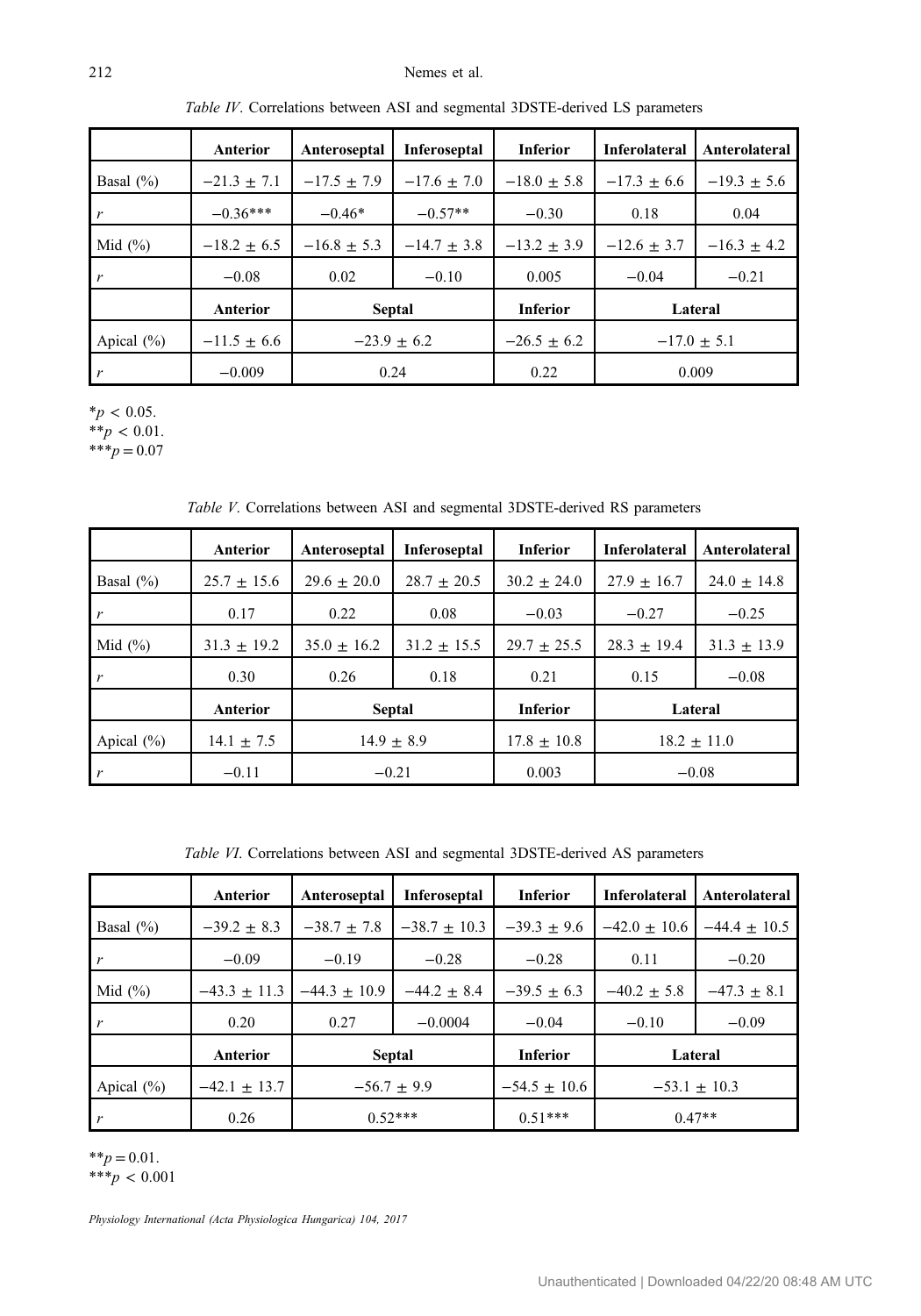<span id="page-7-0"></span>

|                | <b>Anterior</b> | Anteroseptal    | Inferoseptal    | <b>Inferior</b> | <b>Inferolateral</b> | Anterolateral   |
|----------------|-----------------|-----------------|-----------------|-----------------|----------------------|-----------------|
| Basal $(\%)$   | $27.4 \pm 16.8$ | $32.2 \pm 18.8$ | $31.5 + 20.8$   | $34.9 + 24.0$   | $34.8 \pm 16.9$      | $26.7 \pm 14.8$ |
| r              | 0.21            | 0.17            | 0.10            | 0.05            | 0.28                 | $-0.21$         |
| Mid $(\% )$    | $34.9 \pm 19.5$ | $35.1 \pm 17.5$ | $32.0 \pm 13.3$ | $32.6 \pm 25.3$ | $31.3 \pm 20.6$      | $32.7 \pm 12.4$ |
| r              | $0.40*$         | 0.29            | 0.23            | 0.20            | 0.12                 | $-0.04$         |
|                | <b>Anterior</b> | <b>Septal</b>   |                 | <b>Inferior</b> |                      | Lateral         |
| Apical $(\% )$ | $16.3 \pm 7.6$  | $15.6 \pm 8.4$  |                 | $19.5 \pm 11.0$ | $19.3 + 10.2$        |                 |
| r              | $-0.21$         | $-0.19$         |                 | 0.04            | $-0.17$              |                 |

Table VII. Correlations between ASI and segmental 3DSTE-derived 3DS parameters

 $*_{p}$  < 0.05

literature. Rátgéber et al. ([14\)](#page-9-0) did not find significant differences in resting aortic pulse wave velocity (PWV) comparing data of young athletes and age-matched healthy volunteers. In a recent study, ASI was found to be significantly increased in strength-trained athletes (STA), but differences could not be detected between endurance-trained (ETA) and mixed-trained athletes as compared with controls [\(18\)](#page-9-0). Similarly, aortic stiffness was significantly greater in STA, whereas aortic distensibility was higher in ETA compared with age- and sexmatched healthy controls [\(3\)](#page-8-0). In male ultramarathon runners, Burr et al. ([2](#page-8-0)) found that PWV decreased at 45 km followed by an increase toward baseline levels at the 75 km mark. This finding could indicate that exercise duration or accumulated stress may affect vascular compliance.

The effect of sport activity on LV function is also controversial. Neilan et al. ([7\)](#page-8-0) found that maximal intensity of short-duration exercise is associated with attenuation of LV diastolic function and augmentation of LV systolic function. Increased overall longitudinal myocardial contractility at rest was found in experienced endurance athletes compared with the published normal values in the literature, indicating a preserved and even supranormal contractility in the athletes ([15\)](#page-9-0). In contrast, STE analysis showed a different pattern of myocardial deformation demonstrating decreased global LS in runners and reduced GCS in bodybuilders with preserved global RS in another study  $(16)$  $(16)$ . In a recent study, although female college athletes had mildly higher LV ejection fraction and LV global LS in absolute value, systolic strain rate and allometrically indexed stroke volume were not different between genders [\(4](#page-8-0)).

3DSTE is a new non-invasive imaging methodology with an ability for accurate chamber quantifications and deformation analysis ([6](#page-8-0), [11\)](#page-9-0). Over LV volumetric measurements, several LV functional parameters including different uni- (RS, LS, and CS) and multidirectional (AS and 3DS) strain parameters could be calculated together with parameters of LV rotational mechanics using the same LV-3D model. At present, limited numbers of papers are available, in which relationships between 3DSTE-derived left heart deformation parameters and aortic elasticity are examined ([12,](#page-9-0) [13\)](#page-9-0). Correlations could be detected between echocardiographic aortic elastic properties and LV rotation and twist [\(10](#page-9-0), [12](#page-9-0)) and left atrial functional features ([13\)](#page-9-0) in healthy subjects. This methodology could help in widening our knowledge in understanding arterial–ventricular coupling.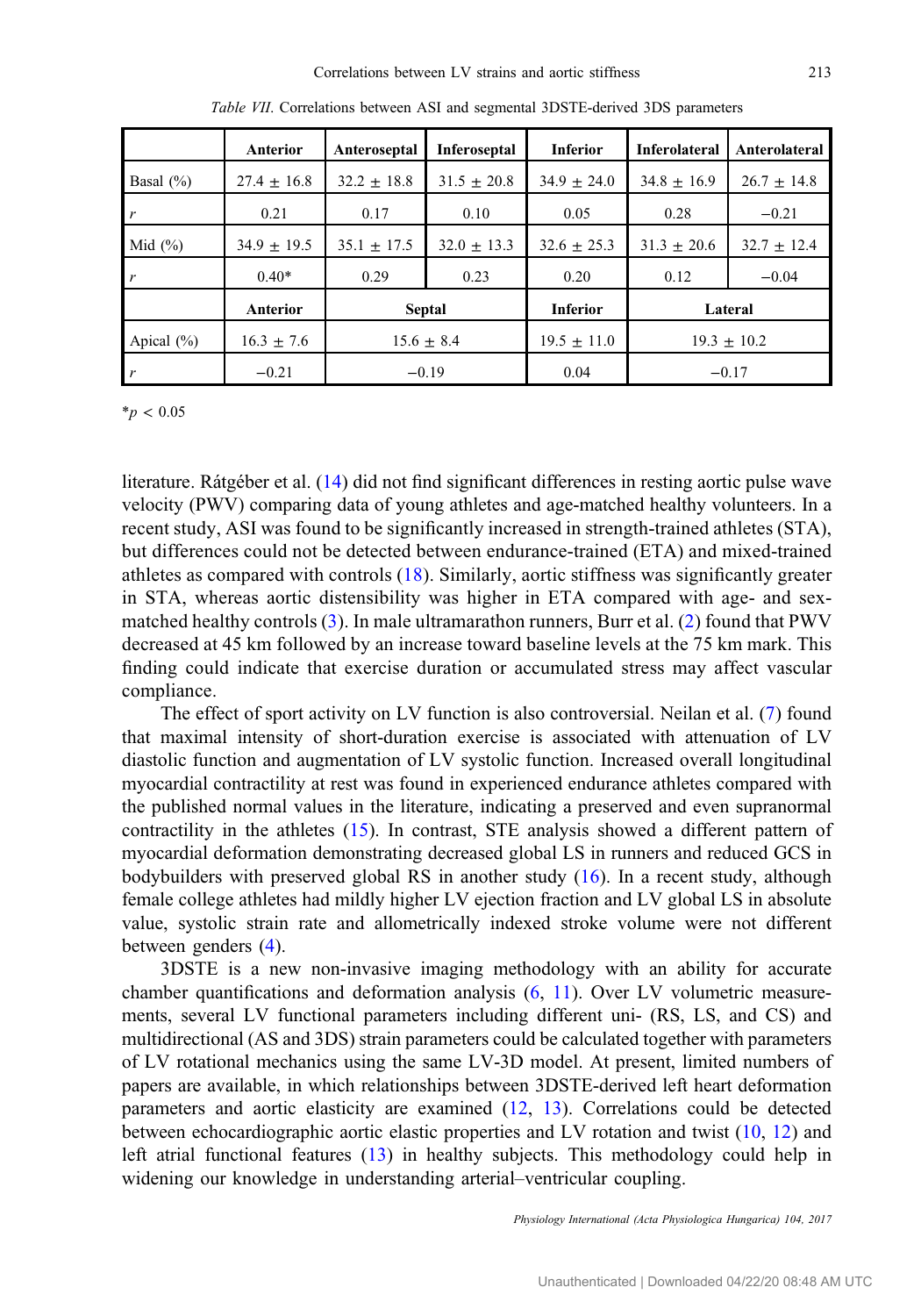# <span id="page-8-0"></span>**Limitations**

There were a number of important limitations which could affect our results:

–Only a limited number of athletes were involved in the study. Moreover, sport activity showed heterogeneity (mixed population with ETA and STA athletes), which could theoretically affect the results. Moreover, gender differences in parameters were also not examined.

–It would have been interesting to compare findings with the results of age- and gendermatched non-athlete healthy controls as well.

–Low temporal and spatial resolutions of 3DSTE-derived images are known features, which could be considered as the most important technical limitation.

–Although 3DSTE is a valuable tool in assessing LV rotation and twist, this study did not aim to evaluate their relationship with ASI.

# Conclusions

Correlations could be demonstrated between increased aortic stiffness and circular function of the apical and midventricular LV fibers and longitudinal motion of the basal septum and LV anterior wall (part of the LV outflow tract) in the elite athletes.

# Conflict of interest

None declared.

# **REFERENCES**

- 1. Ammar KA, Paterick TE, Khanderia BK, Jan MF, Kramer C, Umland MM, Tercius AJ, Baratta L, Tajik AJ: Myocardial mechanics: understanding and applying three-dimensional speckle tracking echocardiography in clinical practice. Echocardiography 29, 861–872 (2012)
- 2. Burr JF, Phillips AA, Drury TC, Ivey AC, Warburton DE: Temporal response of arterial stiffness to ultramarathon. Int. J. Sports Med. 35, 658–663 (2014)
- 3. D'Andrea A, Cocchia R, Riegler L, Salerno G, Scarafile R, Citro R, Vriz O, Limongelli G, Di Salvo G, Caso P, Bossone E, Calabrò R, Russo MG: Aortic stiffness and distensibility in top-level athletes. J. Am. Soc. Echocardiogr. 25, 561–567 (2012)
- 4. Giraldeau G, Kobayashi Y, Finocchiaro G, Wheeler M, Perez M, Kuznetsova T, Lord R, George KP, Oxborough D, Schnittger I, Froelicher V, Liang D, Ashley E, Haddad F: Gender differences in ventricular remodeling and function in college athletes, insights from lean body mass scaling and deformation imaging. Am. J. Cardiol. 116, 1610–1616 (2015)
- 5. Kawaguchi M, Hay I, Fetics B, Kass DA: Combined ventricular systolic and arterial stiffening in patients with heart failure and preserved ejection fraction: implications for systolic and diastolic reserve limitations. Circulation 107, 714–720 (2003)
- 6. Kleijn SA, Pandian NG, Thomas JD, Perez de Isla L, Kamp O, Zuber M, Nihoyannopoulos P, Forster T, Nesser HJ, Geibel A, Gorissen W, Zamorano JL: Normal reference values of left ventricular strain using threedimensional speckle tracking echocardiography: results from a multicentre study. Eur. Heart J. Cardiovasc. Imaging 16, 410–416 (2015)
- 7. Neilan TG, Ton-Nu TT, Jassal DS, Popovic ZB, Douglas PS, Halpern EF, Marshall JE, Thomas JD, Picard MH, Yoerger DM, Wood MJ: Myocardial adaptation to short-term high-intensity exercise in highly trained athletes. J. Am. Soc. Echocardiogr. 19, 1280–1285 (2006)
- 8. Nemes A, Forster T: Evaluation of vascular function by modern non-invasive methods. Orv. Hetil. 153, 1887–1895 (2012)
- 9. Nemes A, Forster T: Recent echocardiographic examination of the left ventricle from M-mode to 3D speckletracking imaging. Orv. Hetil. 156, 1723–1740 (2015)